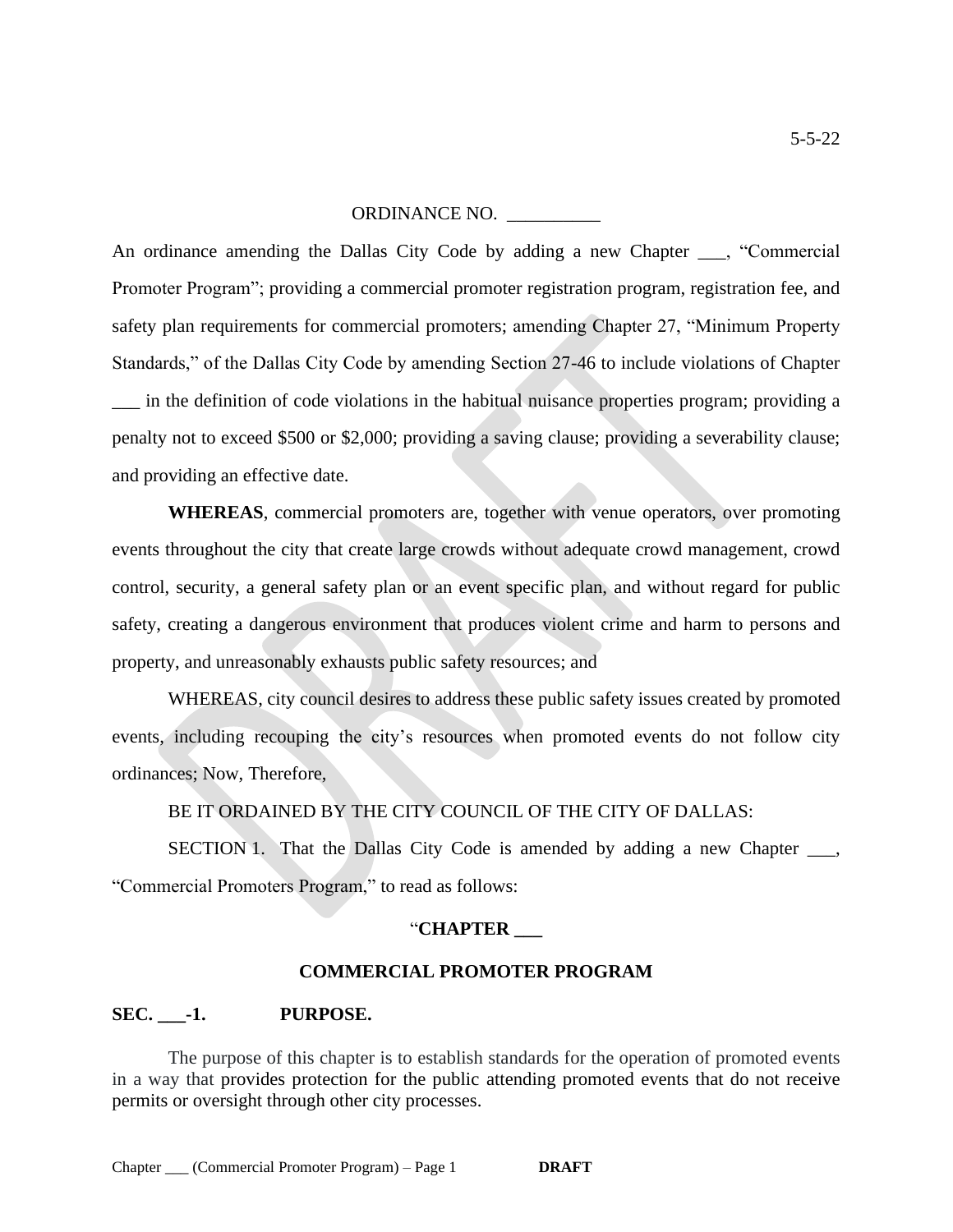# **SEC. \_\_\_-2. DEFINITIONS.**

In this chapter:

permission; or

(1) COMMERCIAL PROMOTER means a person engaged in commercial promotion.

(2) COMMERCIAL PROMOTION means advertisement by any means for a promoted event other than a permitted event.

(3) OWNER. The word "owner", applied to a building or land, shall include any part owner, joint owner, tenant in common, tenant in partnership, joint tenant or tenant by the entirety, of the whole or of a part of such building or land.

(4) PERMITTED EVENT means any event that:

(A) requires a special event permit or has been issued a special event permit under Chapter 42A;

(B) occurs on city-owned property or at a city-owned facility with city

(C) occurs in a location with a valid specific use permit and a certificate of occupancy for a use that allows the event.

(4) PERSON. The word "person" shall extend and be applied to associations, corporations, firms, partnerships and bodies politic and corporate as well as to individuals.

(5) PROMOTED EVENT means an indoor event, with an occupancy over \_\_\_\_\_, or outdoor event of a public nature that is not a permitted event. Promoted events include, but are not limited to music shows, concerts, outdoor activities, and theatrical and other performances where fees are charged to vendors or members of the public for participation or admission.

(6) PROPERTY. The word "property" includes real and personal property.

(7) VENUE OPERATOR means the person with control over a location and property where the action or event occurs.

# **SEC. \_\_\_-3. COMMERCIAL PROMOTER REGISTRATION.**

(a) A person engaging in commercial promotion shall register with the city as a commercial promoter. Commercial promoter registration must be submitted on a form provided for that purpose by \_\_\_\_\_\_\_\_\_\_\_\_\_\_.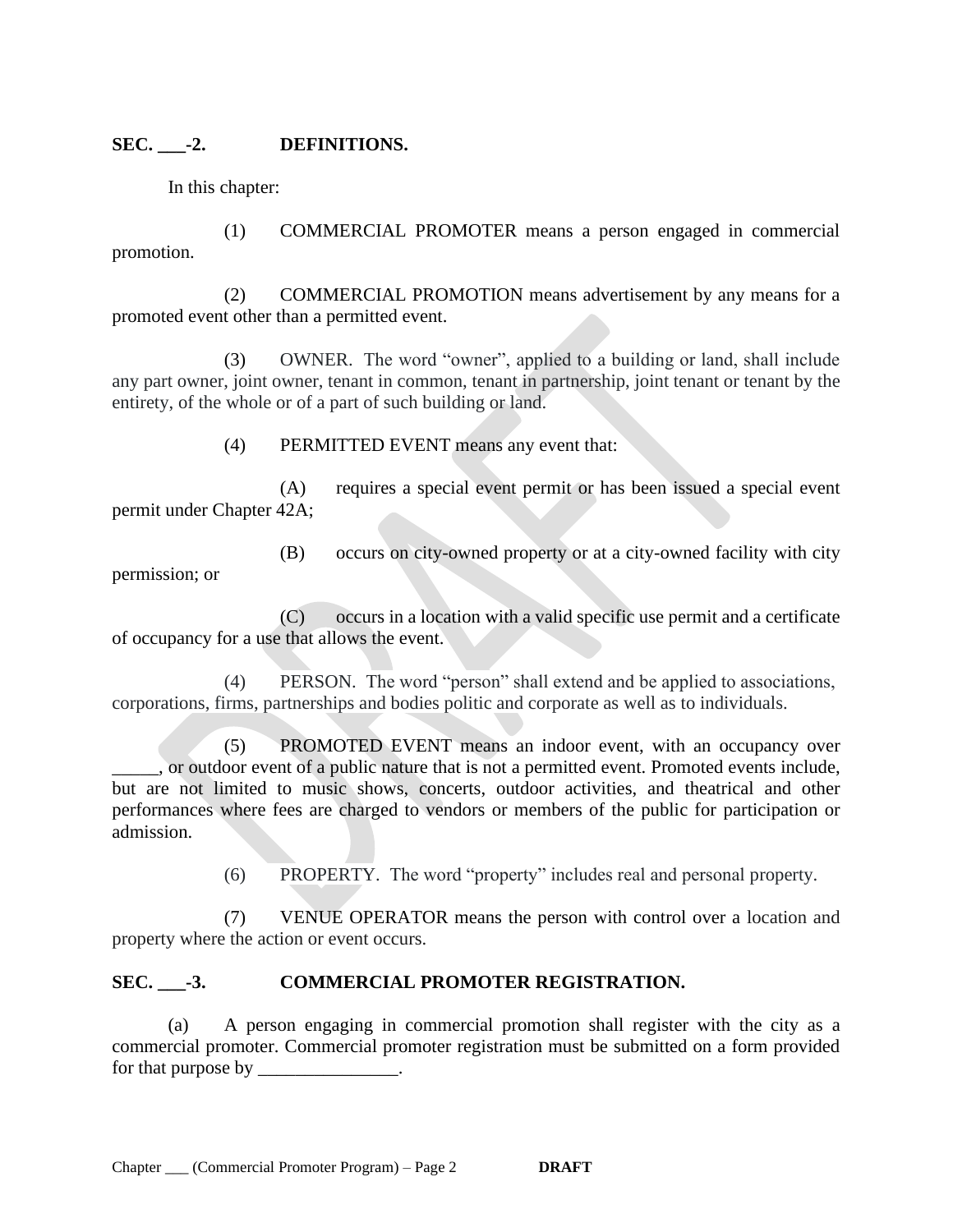(b) A complete commercial promoter registration application must contain the following information:

 (1) The legal name, street address, mailing address, electronic mailing address, and telephone number of the registrant.

 (2) Any aliases the registrant intends to use in connection to with any commercial promotion.

 (3) The names, street addresses, mailing addresses, electronic mailing addresses, and telephone numbers of all partnerships, corporations, or other business entities (including DBAs) associated with the registrant that will appear on any marketing materials advertising or promoting a promoted event.

 (4) The name, street address, mailing address, electronic mailing address, and telephone number of a person or persons who can be contacted 24 hours a day, seven days a week, in the event of an emergency condition involving a promoted event connected to the registrant.

 (5) The name, street address, mailing address, electronic mailing address, and telephone number of the registered agent for the registrant, if any.

(6) Potential insurance requirements working with Risk Management

(7) Tax ID Number.

 (8) Such additional information as the registrant desires to include or that the chief deems necessary to aid in the determination of whether the requested registration should be granted.

 (c) A registrant shall notify the \_\_\_\_\_\_\_\_ within 30 days after any change in the information contained in the commercial promoter registration.

(d) Commercial promoter registration expires two years from the date of registration. Registrants may renew his or her registration for the next two-year period before the expiration of the current period, but not before 30 days prior to expiration.

# SEC. -4. **COMMERCIAL PROMOTER REGISTRATION FEE.**

A fee of \$\_\_\_\_ must be paid to \_\_\_\_\_\_\_\_\_\_\_\_\_ at the time of commercial promoter registration or renewal.

# **SEC. \_\_\_-5. SAFETY PLAN REQUIRED.**

(a) In general. Promoted events must comply with an approved safety plan. The venue operator and the commercial promoter are responsible for operating a promoted event in compliance with an approved safety plan.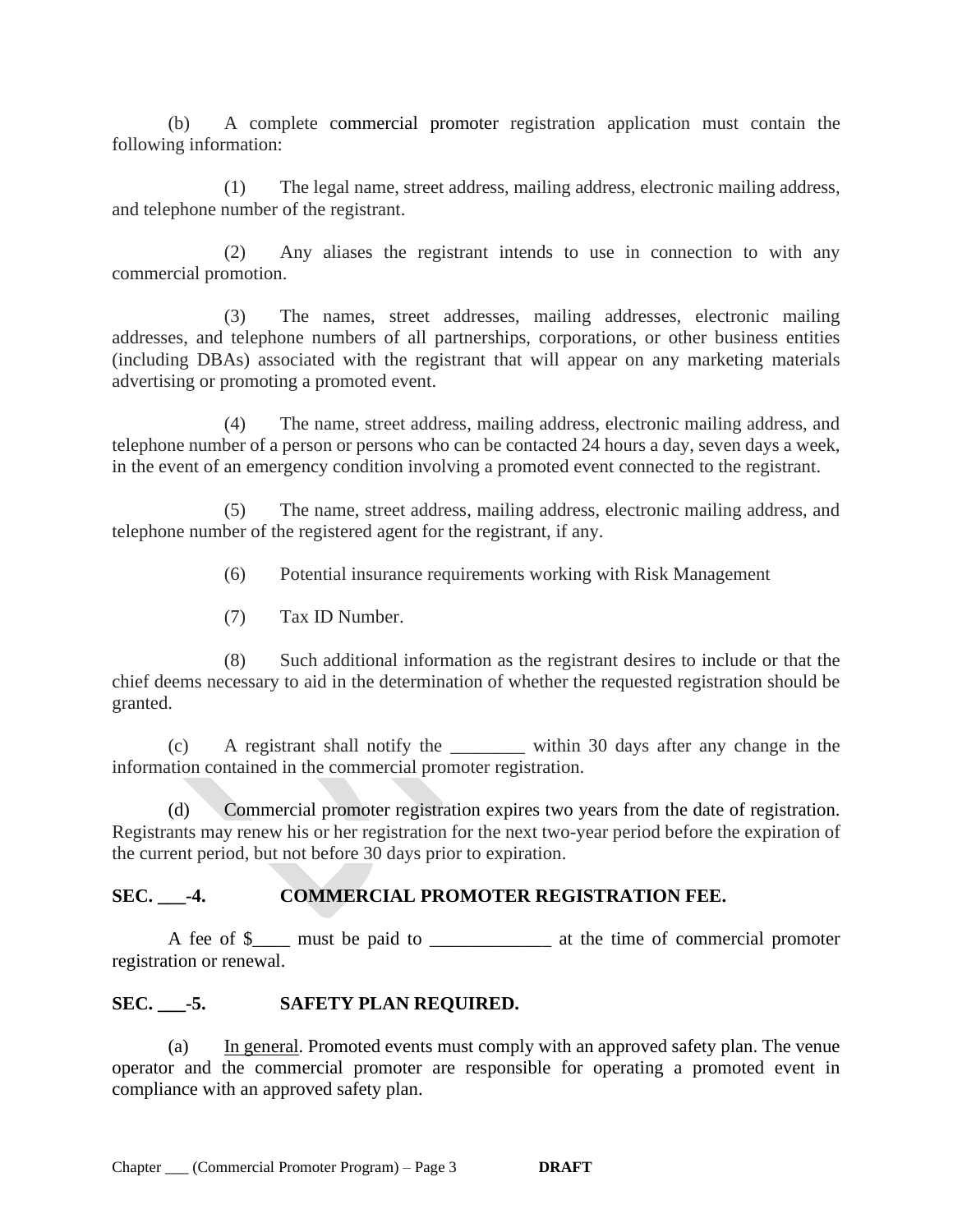(b) General safety plan.

(1) A venue operator may file with the \_\_\_\_\_\_\_\_\_\_\_\_\_\_\_ a general safety plan that complies with Section \_\_\_-6. A general safety plan may only serve as the safety plan for promoted events at the venue specified in the plan and for the type of promoted event specified in the plan.

(2) A general safety plan must be signed by the venue operator, the property owner, and any commercial promoters promoting events at the venue under that general safety plan.

(3) A general safety plan must be submitted to the \_\_\_\_\_\_\_\_\_\_\_\_\_\_\_ at least 14 days before the first promoted event at the venue location.

(4) A venue holding promoted events under a general safety plan must also submit to the an updated calendar of promoted events, including beginning and ending times of the promoted events, a minimum of 14 days in advance of the events.

(c) Event-specific safety plan.

(1) If a venue does not have a general safety plan on file with the \_\_\_\_\_\_\_\_\_\_\_\_\_\_\_, or if a promoted event deviates in any way from the general safety plan on file, the venue operator or commercial promotor must file with the an event-specific safety plan that complies with Section \_\_\_-6. An event-specific safety plan may only serve as the safety plan for the promoted events specified by date, time, and location in the plan.

(2) An event-specific safety plan must be signed by the venue operator, the property owner, and the commercial promoter.

(3) An event-specific safety plan must include a copy of the contract between the promoter and the venue operator.

> (4) An event-specific safety plan must be submitted to the \_\_\_\_\_\_\_\_\_\_\_\_\_\_\_\_\_\_ at least 14 days prior to the promoted event.

(d) Availability. The safety plan must be kept on-site during the duration of each promoted event and be made immediately available upon request by a representative of the city.

# **SEC. \_\_\_-6. SAFETY PLAN REQUIRMENTS.**

A safety plan must include the following:

(1) The legal name, street address, mailing address, electronic mailing address, and telephone number of the property owner, venue operator, and commercial promoter.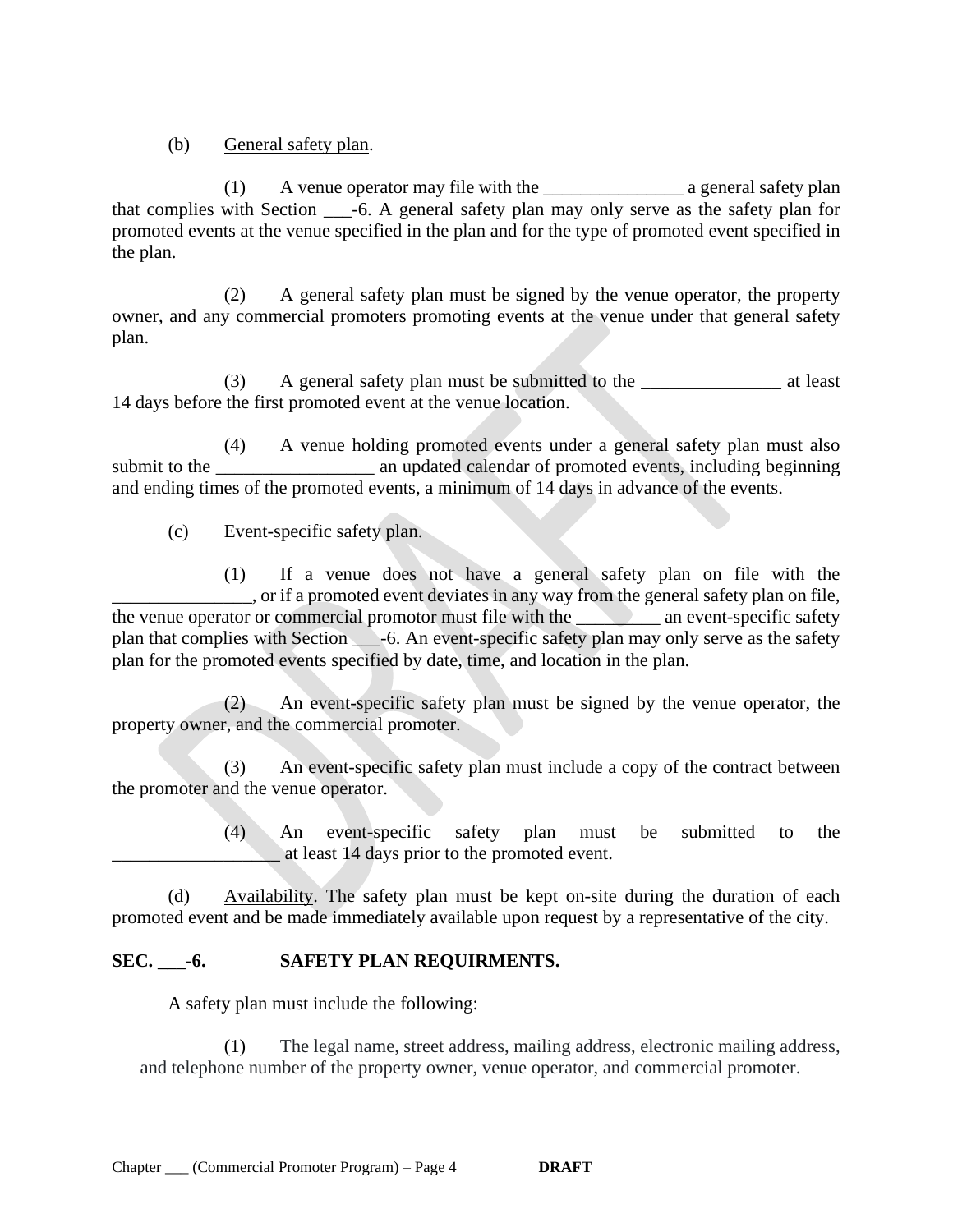(2) The registration number for each commercial promoter.

- (3) Street address of the promoted event.
- (4) Date(s) of the promoted event (for event-specific safety plans).

(5) The promoted event beginning and ending times (for event-specific safety

plans).

(6) A description of the promoted event, including activities, programming, entertainment, and all vendors.

(7) Maximum occupancy of indoor or outdoor spaces pursuant to the Chapter 16, "Dallas Fire Code," or Chapter 52, "Administrative Procedures for the Construction Codes of the Dallas City Code."

- (8) Maximum total number of tickets to be sold.
- (9) Expected total attendance and maximum expected attendance at any given

time.

used.

(10) Parking, including service vehicle loading/unloading and any valet services

(11) A description of any infrastructure built in connection with the promoted event such as stages and booths including the names and contact information for all contractors and other responsible parties building the infrastructure.

(12) Set-up and tear-down process and post-event outdoor clean-up plan.

- (13) A crowd management plan that includes:
	- (A) the number, location, and responsibilities of crowd management

personnel;

(B) all ingress, egress, and circulation of vehicular and pedestrian traffic, including emergency access for emergency responders;

- (C) outdoor queuing for event entry;
- (D) indoor queuing for food, beverages, merchandise, etc.; and
- (E) any information required by Chapter 16, "Dallas Fire Code."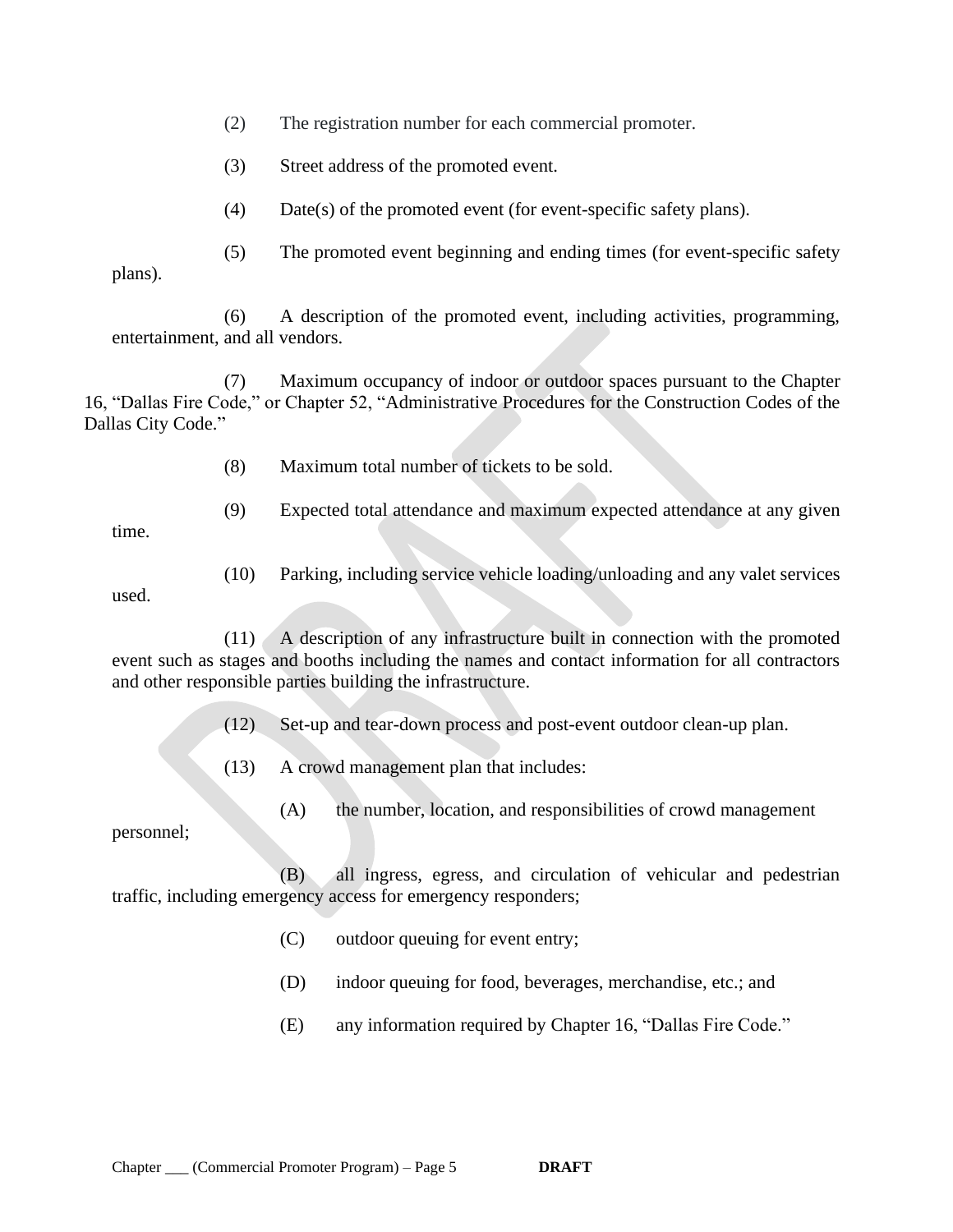(14) A security management plan that includes:

(A) the number, location (inside and outside), and responsibilities of security personnel, including the provider/agency and command structure;

- (B) the hours security personnel will be on site; and
- (C) incident report procedures.
- (15) First aid and medical information that includes:
	- (A) name of providers, including command structure;
	- (B) number and location of personnel and first aid and medical stations;
	- (C) location of signage directing the public to first aid and medical

stations; and

(D) accident/incident report procedures.

(16) If the promoted event includes alcohol, provide the TABC license/permit number) or specify if patrons may bring their own alcohol.

- (17) Food safety protocols.
- (18) Noise abatement strategies.
- (19) The number and location of metal detectors, if any.
- (20) Whether pyrotechnics will be included in the promoted event.
- (21) Emergency contingencies, including event stoppage and evacuation.

# **SEC. \_\_\_-7. DENIAL, SUSPENSION, OR REVOCATION.**

(a) The chief shall deny a commercial promoter registration or a renewal if:

(1) the registrant has had his or her registration revoked within the preceding months; or

 (2) the registrant has received, within the preceding \_\_\_ months, two or more notices of violation or citations related to lack of compliance with a safety plan or this chapter.

(b) The chief shall suspend a commercial promoter registration if the registrant has received, within the preceding \_\_\_ months, \_\_\_\_ or more notices of violation or citations related to lack of compliance with a safety plan or this chapter.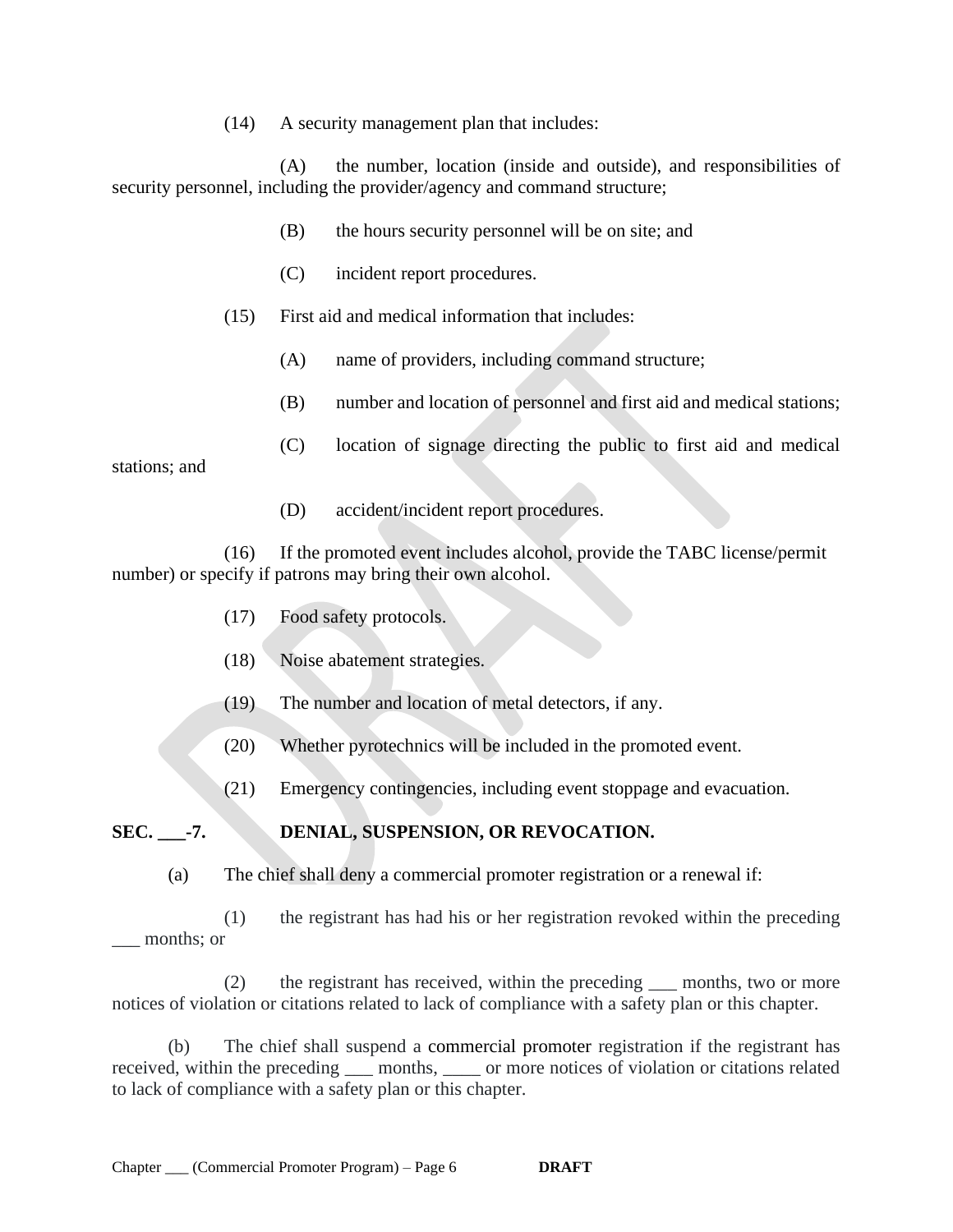(c) The chief shall revoke a commercial promoter registration if:

(1) the registrant made a false statement or omission of material fact on an application for a commercial promoter registration; or

(2) the registrant has received, within the preceding \_\_\_ months, \_\_\_\_\_ or more notices of violation or citations related to lack of compliance with a safety plan or this chapter.

# **SEC. \_\_\_-8. APPEAL.**

If the chief of police denies the issuance of a commercial promoter registration or suspends or revokes a commercial promoter registration he shall send to the applicant, or licensee, by certified mail, return receipt requested, written notice of his action and the right to an appeal. The aggrieved party may appeal the decision of the \_\_\_\_\_\_\_\_\_\_\_\_ to the permit and license appeal board in accordance with Section [2-96.](https://codelibrary.amlegal.com/codes/dallas/latest/dallas_tx/0-0-0-1118#JD_2-96) The filing of an appeal stays the action of the chief of police in suspending or revoking a registration until the permit and license appeal board makes a final decision.

# **SEC. \_\_\_-9. EMERGENCY RESPONSE COST RECOVERY.**

(a) Purpose. To protect the city from extraordinary operational and financial burdens resulting from the use of city resources in response to certain public safety incidents, demands for services, and criminal activity related to commercial promoter events in violation of this chapter. Emergency response cost recovery shall safeguard city resources and shall, to the extent permitted by law, allow emergency response cost recovery from the responsible party.

(b) Definitions. in this section:

(1) EMERGENCY RESPONSE means the provision, sending, or utilization of public service, police, firefighting, paramedics, rescue service, or any other agent of the city at a promoted event; or

(2) EXPENSE OF AN EMERGENCY RESPONSE means the direct and reasonable costs incurred by the city, or by a private person, corporation, or other entity operating at the request of or direction of the city, through the extraordinary use of public services, when making an emergency response to the promoted event, including the costs of providing police, firefighting, paramedics, rescue services at the promoted event. These costs further include but are not limited to: all of the salaries, wages, workers' compensation benefits and fringe benefits of the city personnel responding to the incident; all salaries, wages, workers' compensation benefits and fringe benefits of the city personnel engaged in investigation, supervision and preparation of postincident reports; cost of equipment operation, cost of materials obtained directly by the city, cost of any labor or materials, and any property damage.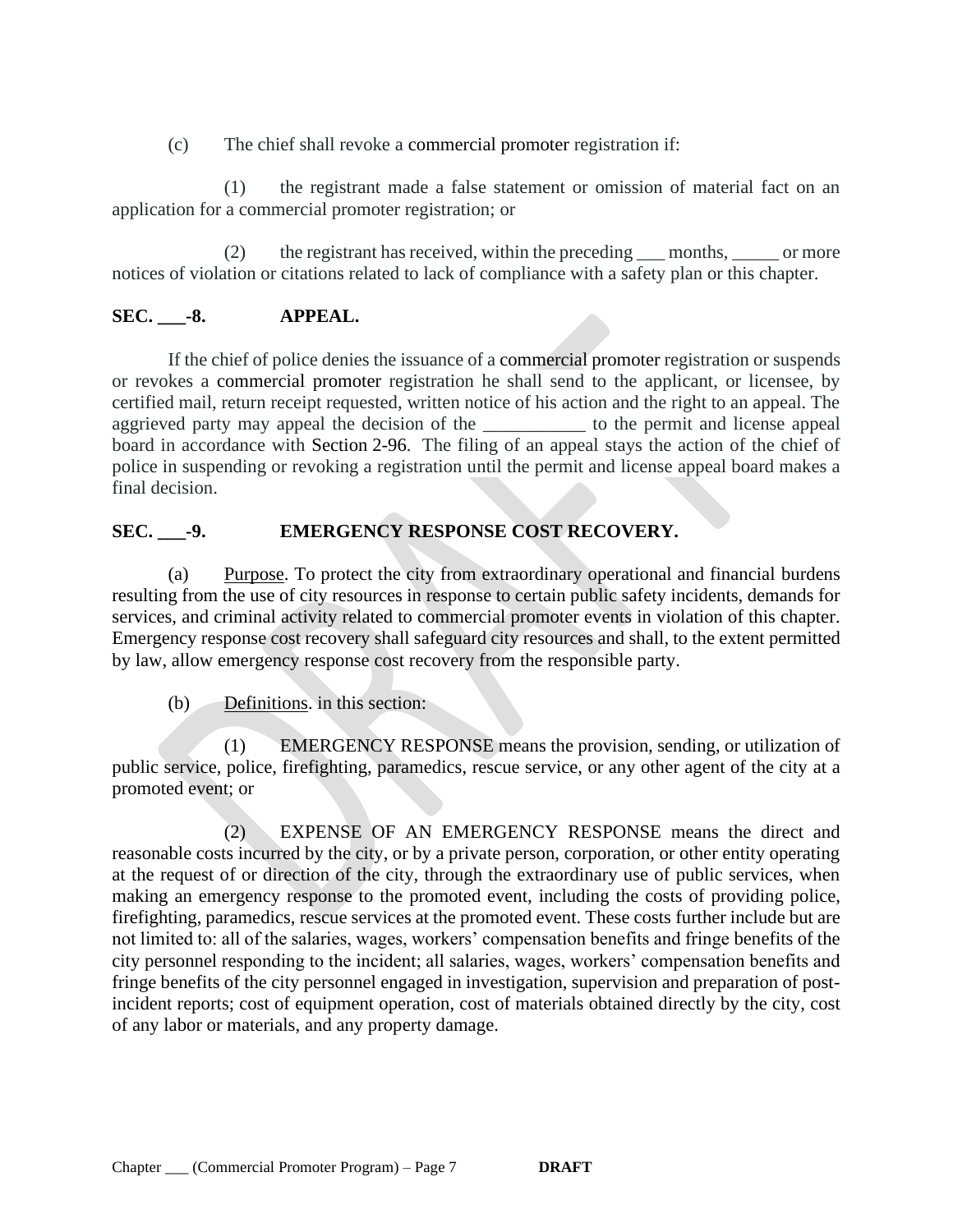#### (3) RESPONSIBLE PARTY means:

(A) any person that is responsible for, in whole or in part, or holds or promotes a promoted event that did not use a commercial promoter registered with the city;

(B) a person that is responsible for, in whole or in part, or holds or promotes a promoted event with a commercial promoter registered without an approved safety plan or in violation of an approved safety plan; or

is necessary.

(C) a person that owns the property where the emergency response

(c) Liability for expenses of emergency response. Any responsible party who is responsible for or contributes to any circumstance that results in an emergency response is liable for damages in the amount of the expense of the emergency response. The city may pursue cost recovery fees and expenses for an emergency response in connection with a promoted event that:

(1) is promoted by a person who is not registered as a commercial promoter with the city; or

(2) operates without an approved safety plan or in violation of an approved safety plan.

(d) Enforcement, billing, and collection of emergency response costs. Any responsible party liable for the expense of an emergency response, who fails to reimburse the city within 30 days of receiving notice of the expense incurred by the city because of the emergency response, shall be considered in default. If the responsible party who is liable for the debt refuses to reimburse the city, collection shall be pursued by the city.

# **SEC. \_\_\_-10. OFFENSES.**

(a) A person commits an offense if he or she promotes or conducts a promoted event:

- (1) while not registered in compliance with this chapter;
- (2) without having paid the registration fee;
- (3) without an approved safety plan; or
- (4) in violation of an approved safety plan.

(b) A person commits an offense if he or she is the individual named as the contact person for the promoted event and fails to meet police officers or code enforcement officers at the site of the promoted event within one hour of being contacted by a representative of the city by telephone or email.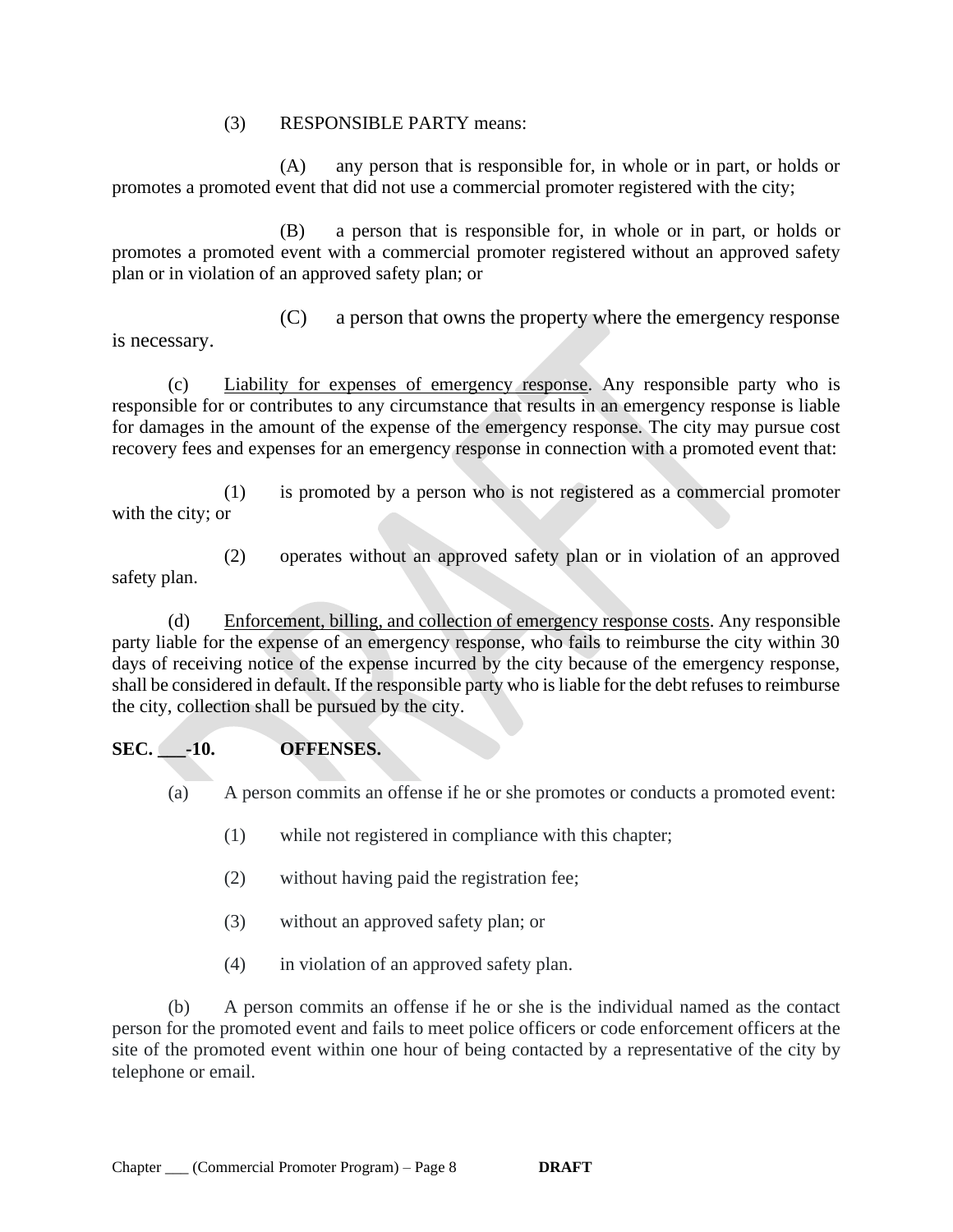(c) The culpable mental state required for the commission of an offense under this chapter is governed by Section 1-5.1 of this code.

(d) This chapter may be enforced by the director of the office of special events, the director of code compliance, the chief of police, the fire chief, or their designated representatives.

#### **SEC. \_\_\_-10. PENALTY.**

(a) Each offense is punishable by a fine not to exceed:

(1) \$2,000 for a violation of a provision of this chapter or a requirement of a permit governing fire safety, zoning, or public health and sanitation; or

(2) \$500 for all other violations of this chapter.

(b) A person who violates a provision of this chapter or a requirement of a permit issued under this chapter is guilty of a separate offense for each day or part of a day during which the violation is committed or continued."

SECTION 2. That Paragraph (3) of Section 27-46, "Definitions," of Article VIII, "Habitual Criminal and Nuisance Properties," of Chapter 27, "Minimum Property Standards," of the Dallas City Code is amended to read as follows:

"(3) CODE VIOLATIONS mean violations of the following provisions of the Dallas City Code:

(A) Section 107.6, "Overcrowding," of Chapter 16, "Dallas Fire Code."

 (B) Section 30-1, "Loud and Disturbing Noises and Vibrations," of Chapter 30, "Noise."

(C) Section 30-4, "Loudspeakers and Amplifiers," of Chapter 30,

"Noise."

(D) Sections 43-126.9, 43-126.10, and 43-126.11 of Division 3, "Valet

Parking Services," of Article VI, "License for the Use of Public Right-of-Way," of Chapter 43, "Streets and Sidewalks."

(E) Chapter \_\_\_.

(F) Section 51A-6.102, "Noise Regulations," of Article VI, "Environmental Performance Standards," of Chapter 51A, "Dallas Development Code."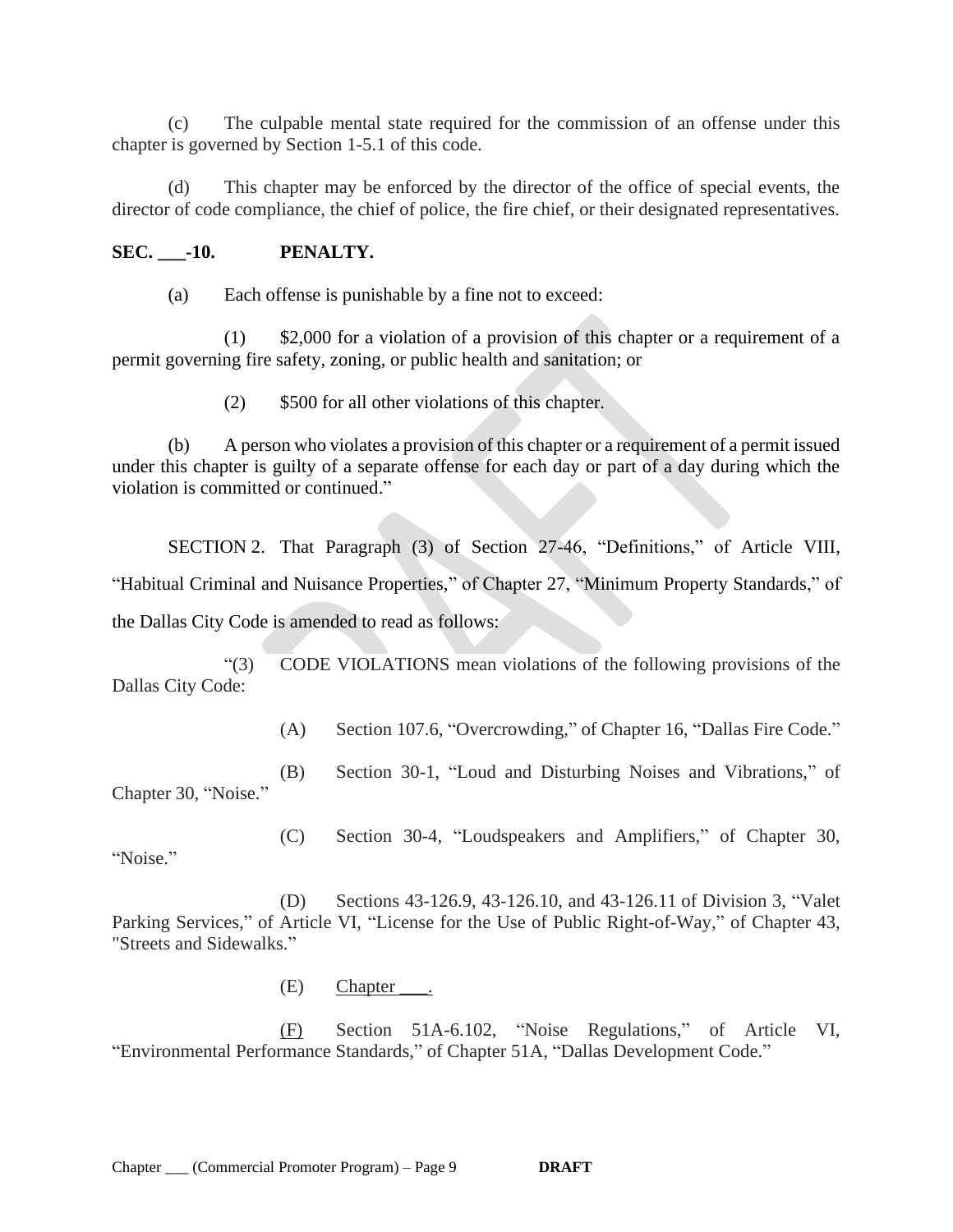(G[F]) Conditions in planned development or specific use permit ordinances regulating outdoor live music, outdoor patios, the operation of outdoor speakers and amplification, and hours of operation of a use."

SECTION 2. That a person violating a provision of this ordinance, upon conviction, is punishable by a fine not to exceed (1) \$500; or (2) \$2,000 for violations governing fire safety, zoning, or public health and sanitation.

SECTION 3. That Chapter 27 of the Dallas City Code shall remain in full force and effect, save and except as amended by this ordinance.

SECTION 4. That any act done or right vested or accrued, or any proceeding, suit, or prosecution had or commenced in any action before the amendment or repeal of any ordinance, or part thereof, shall not be affected or impaired by amendment or repeal of any ordinance, or part thereof, and shall be treated as still remaining in full force and effect for all intents and purposes as if the amended or repealed ordinance, or part thereof, had remained in force.

SECTION 5. That the terms and provisions of this ordinance are severable and are governed by Section 1-4 of Chapter 1 of the Dallas City Code, as amended.

SECTION 6. That this ordinance shall take effect [30/45/60 days] from and after its passage and publication in accordance with the provisions of the Charter of the City of Dallas, and it is accordingly so ordained.

# APPROVED AS TO FORM:

CHRISTOPHER J. CASO, City Attorney

By\_\_\_\_\_\_\_\_\_\_DRAFT Assistant City Attorney

Passed